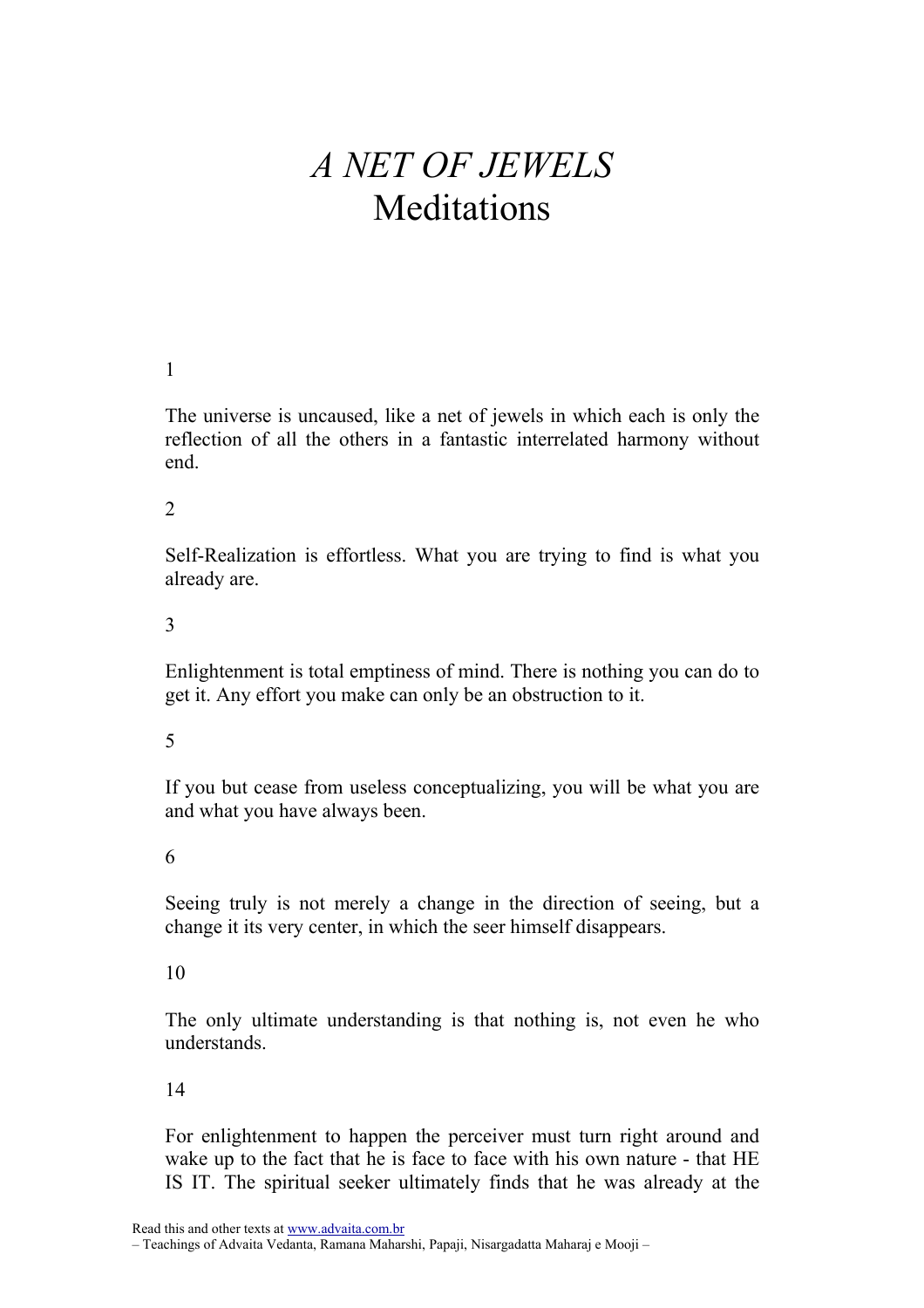destination, that he himself IS what he had been seeking and he was in fact already home.

17

Concepts can at best only serve to negate one another, as one thorn is used to remove another, and then be thrown away. Only in deep silence do we leave concepts behind. Words and language deal only with concepts, and cannot approach Reality.

# 18

Between pure Awareness and Awareness reflected as consciousness there is a gap which the mind cannot cross. The reflection of the sun in a drop of dew is not the sun itself.

# 22

Ceasing to conceptualize means ceasing to perceive objectively, which means perceiving non-objectively. It is to see the universe without choice or judgement and without getting into subject-object relationship. What happens then? Nothing, except that you are what you were before you were born: everything.

# 24

When the apparent but illusory identity called a person has disappeared into the awareness of total potentiality that it is and has always been, this is called enlightenment.

# 25

Manifestation may adopt any number of forms but the substratum of all the myriad forms is Consciousness, without which there cannot be anything whatsoever.

# 28

Nothing can have any meaning, or even any existence, except in terms of something else.

# 29

The man of wisdom is devoid of ego even though he may appear to use it. His vacant or fasting mind is neither doing anything nor not doing anything. He is outside of volition, neither this nor that. He is everything

<sup>–</sup> Teachings of Advaita Vedanta, Ramana Maharshi, Papaji, Nisargadatta Maharaj e Mooji –